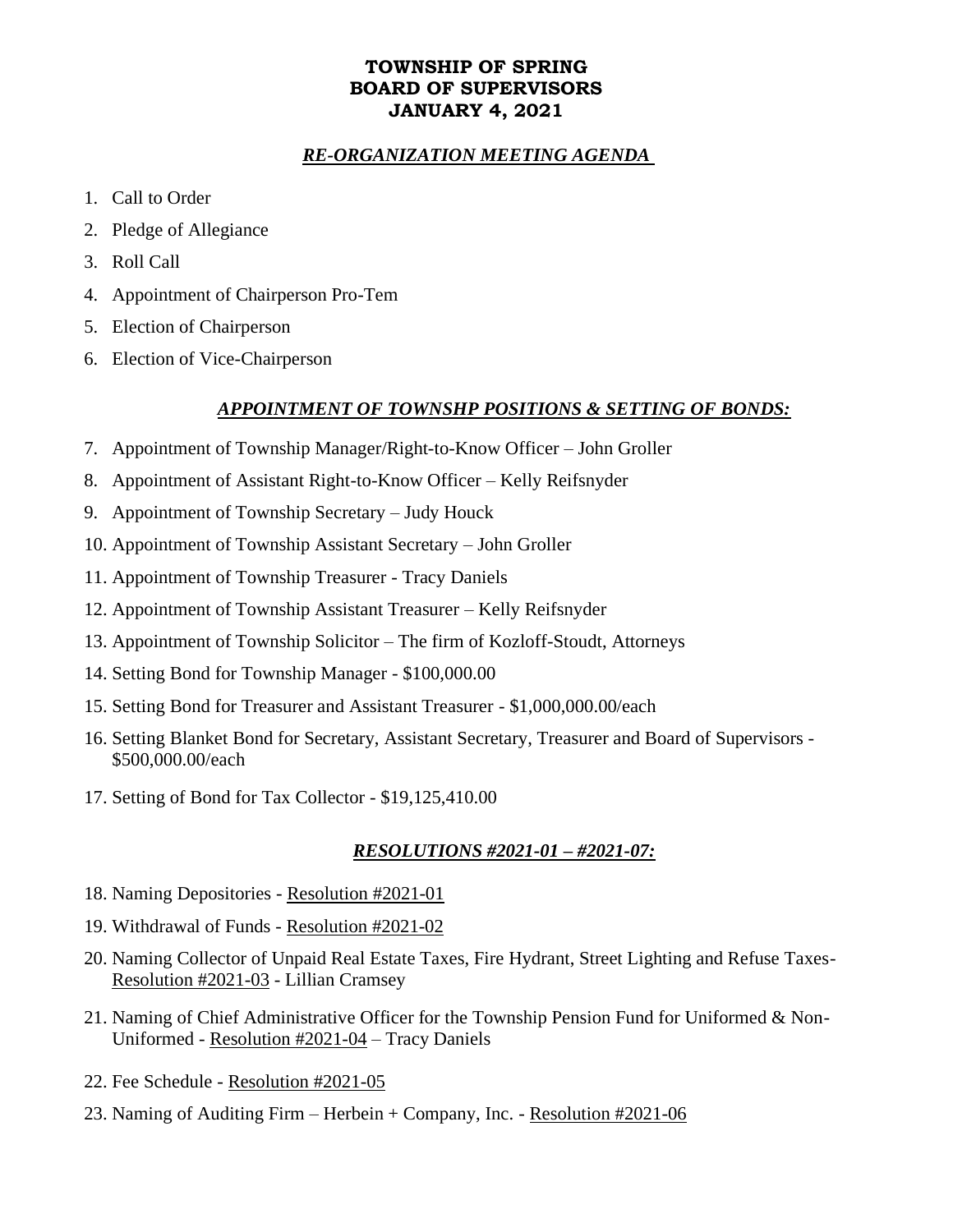## **TOWNSHIP OF SPRING BOARD OF SUPERVISORS JANUARY 4, 2021**

24. Appointment of Berks Enviro-Tech, Inc., as Sewage Enforcement Officer (per attached list), Resolution #2021-07. Alternate SEO – Aaron Wozniak

# *ADDITIONAL APPOINTMENTS and CONFIRMATIONS :*

- 25. Appointment of Emergency Management Coordinator Thomas M. Bausher and Assistant Emergency Management Coordinator – Colin Hackman
- 26. Appointment of two members to the West Side Emergency Management Agency (1-member, 1 alternate) – Mike Kocher, Barry Ulrich
- 27. Appointment of the following terms:
	- a. Planning Commission Sarah Ehrlich 4-year terms  $(1/6/25)$
	- b. Library Board Lisa Hoopes; Vacant Position 3-year terms  $(1/8/24)$
	- c. Greenways & Trails Committee -Barry Ulrich (Planning Comm. Representative), Brendan Lederer (Berks County Parks Dept. Representative) - 5-year term (1/5/26)
- 28. Appointment of Infrastructure Committee 1-year term (1/3/22): Mike Kocher, Paul Darrah, Robert Myer, Sarah Ehrlich, Leroy Schannauer
- 29. Appointment of Transportation Advisory Committee 1-year term (1/3/22): Bob Myer, Paul Darrah, Patti Smith, Stephen Gibbs, Steve Powell
- 30. Appointment of Agricultural Security Area Advisory Committee 1-year term (1/3/22) Barry Ulrich, James Balthaser, Diane Young, Al Kreider, Vacant Position
- 31. Appointment of Great Valley Consultants as Planning/Traffic Consultants
- 32. Appointment of Township Engineer Great Valley Consultants
- 33. Appointment of Entech Engineering, Inc. as Waste Water Treatment Facilities Consulting Engineer
- 34. Appointment of Commercial Inspectors Kraft Code Services
- 35. Confirmation of Fire Police Officers Ron Zdunowski, Ed Siekierka, Jack Trupp, Art Folk, Neil Strause, Keith Kerns, Frederick Wolfe, Stephen Snyder
- 36. Appointment of Fire Code Official Troy Hatt
- 37. Appointment of Vacancy Board Chairperson Richard Bashore
- 38. Appointment of Special Counsel for Personnel Matters Joseph C. Rudolf, Esq., Clark Hill
- 39. Appointment of delegates to the State Association's Convention and Voting Delegate All Supervisors and Robert Myer as Voting Delegate.
- 40. Emergency Declaration Authorization Tom Bausher and Board Chairperson.
- 41. Appointment of Representatives to Berks County Cooperative Purchasing Council John Groller, Township Manager and Judy Houck, Township Secretary
- 42. Ambulance Service Committee: John Groller, Colin Hackman, Barry Ulrich